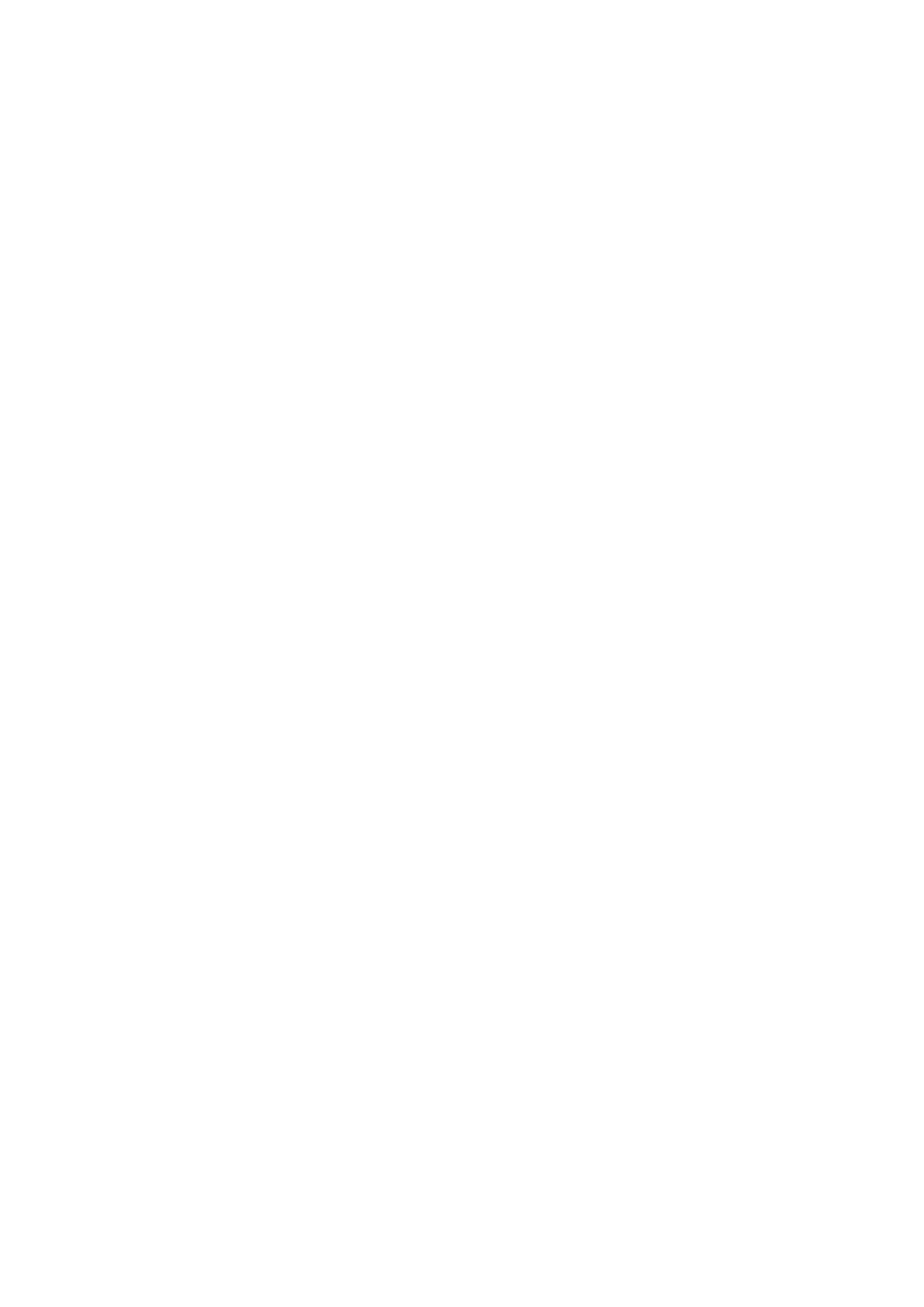## **SCHEDULE**

#### **AMENDMENT OF THE EMPLOYMENT AND EQUALITY TRIBUNAL RULES 2018**

#### Rule 3

- 1. The Employment and Equality Tribunal Rules 2018 are amended as follows.
- 2. At the beginning of rule 5(1) insert  $\blacksquare$  Subject to rule 5A,  $\blacksquare$ .
- 3. After Rule 5 insert —

## **«5A Rules of procedure for equal value claims**

The Schedule applies to modify these Rules in relation to proceedings which involve an equal value complaint (as defined in paragraph 1 of the Schedule).

4. After Rule 46 insert —

#### **BSCHEDULE**

#### **EMPLOYMENT AND EQUALITY TRIBUNAL (EQUAL VALUE) PROCEDURE**

Rule 5A

## **1 Application of Schedule**

- (1) This Schedule applies to proceedings involving an equal value complaint and modifies Parts 1 to 7 of these Rules in relation to such proceedings.
- (2) The definitions in rule 4 apply to terms in this Schedule and in this Schedule—
	- "**comparator**" means the person of the opposite sex to the complainant in relation to whom the complainant alleges that his or her work is of equal value;
	- "**equal value complaint**" means a complaint relating to a breach of a sex equality clause or rule within the meaning of the Equality Act in a case involving work within section 57(1)(c) of that Act;
	- **"expert"** means a person (other than a qualified person) who gives evidence, prepares reports, presents statements, answers questions and provides assistance to the Tribunal in relation to a question as to whether one person's work is of equal value to another's in proceedings before the Tribunal to which section 121 of the Equality Act applies;
	- "**the facts relating to the question**" has the meaning in paragraph  $6(1)(a);$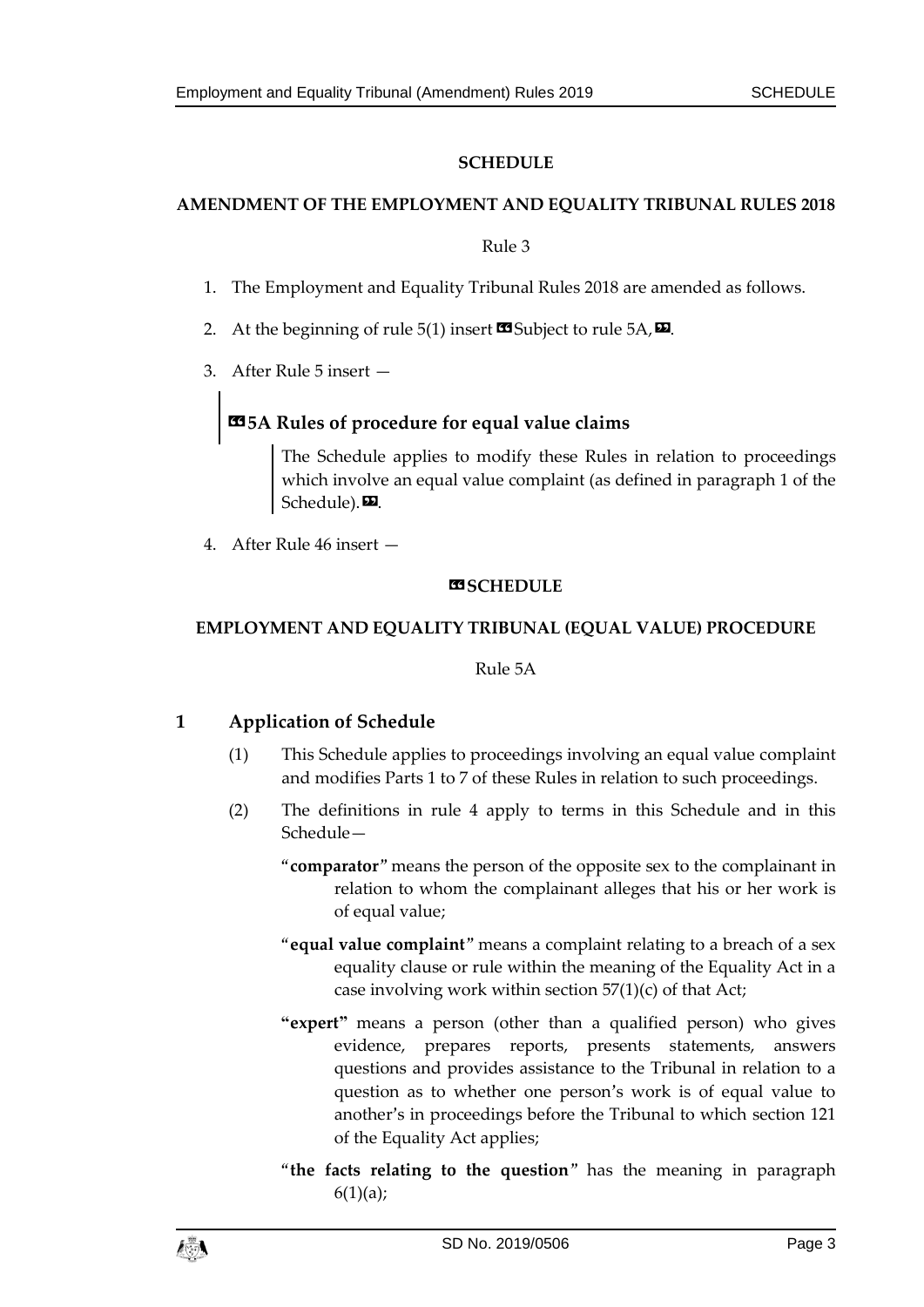- "**qualified person**" means a person as mentioned in section 121(8) of the Equality Act;
- "**the question**" means whether the complainant's work is of equal value to that of the comparator; and
- "**report**" means a report required by the Tribunal to be prepared in accordance with section 121(2) of the Equality Act.
- (3) A reference in this Schedule to "a paragraph" is a reference to a paragraph in this Schedule unless otherwise provided.
- (4) A reference in this Schedule to "**these Rules**" is a reference to the Employment and Equality Tribunal Rules 2018, including this Schedule.

#### **2 General power to manage proceedings**

- (1) The Tribunal may (subject to paragraphs  $3(1)$  and  $6(1)$ ) order—
	- (a) that no new facts are to be admitted in evidence by the Tribunal unless they have been disclosed to all other parties in writing before a date specified by the Tribunal (unless it was not reasonably practicable for a party to have done so);
	- (b) the parties to send copies of documents or provide information to the qualified person;
	- (c) the respondent to grant the qualified person access to the respondent's premises during a period specified in the order to allow the qualified person to conduct interviews with persons identified as relevant by the qualified person;
	- (d) when one or more experts are to give evidence in the proceedings, that those experts present to the Tribunal a joint statement of matters which are agreed between them and matters on which they disagree.
- (2) In managing the proceedings, the Tribunal must have regard to the indicative timetable in the Annex to this Schedule.

## **3 Conduct of stage 1 equal value hearing**

- (1) Where there is a dispute as to whether one person's work is of equal value to another's (equal value being construed in accordance with section 57(6) of the Equality Act), the Tribunal must conduct a hearing, which is to be referred to as a "stage 1 equal value hearing", and at that hearing must—
	- (a) strike out the complaint (or the relevant part of it) if in accordance with section 121(6) of the Equality Act the Tribunal must determine that the work of the complainant and the comparator are not of equal value;

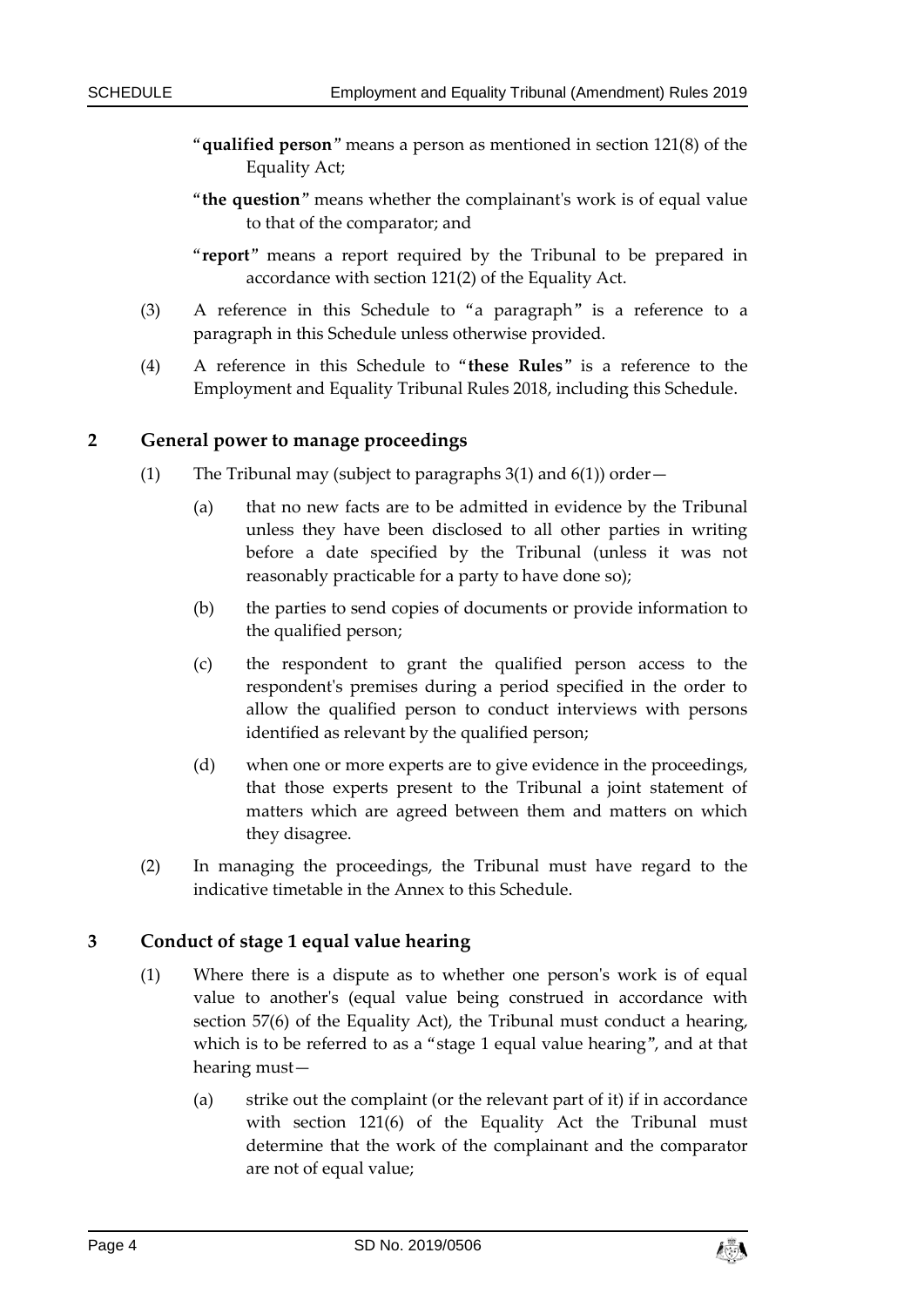- (b) determine the question or require a qualified person to prepare a report on the question;
- (c) if the Tribunal has decided to require a qualified person to prepare a report on the question, fix a date for a further hearing, which is to be referred to as a "stage 2 equal value hearing"; and
- (d) if the Tribunal has not decided to require a qualified person to prepare a report on the question, fix a date for the final hearing.
- (2) Before a complaint or part is struck out under sub-paragraph (1)(a), the Clerk must send notice to the complainant and allow the complainant to make representations to the Tribunal as to whether the evaluation contained in the study in question falls within paragraph (a) or (b) of section 121(6) of the Equality Act. The Clerk is not required to send a notice under this sub-paragraph if the complainant has been given an opportunity to make such representations orally to the Tribunal.
- (3) The Tribunal may, on the application of a party, hear evidence and submissions on the issue contained in section 61 of the Equality Act before determining whether to require a qualified person to prepare a report under sub-paragraph (1)(b).
- (4) The Clerk must give the parties reasonable notice of the date of the stage 1 equal value hearing and the notice must specify the matters that are to be, or may be, considered at the hearing and give notice of the standard orders in paragraph 4.

## **4 Standard orders for stage 1 equal value hearing**

- (1) At a stage 1 equal value hearing the Tribunal must, unless it considers it inappropriate to do so, order that—
	- (a) before the end of the period of 14 days the complainant must—
		- (i) disclose in writing to the respondent the name of any comparator, or, if the complainant is not able to name the comparator, disclose information which enables the respondent to identify the comparator; and
		- (ii) identify to the respondent in writing the period in relation to which the complainant considers that the complainant's work and that of the comparator are to be compared;
	- (b) before the end of the period of 28 days—
		- (i) where the complainant has not disclosed the name of the comparator to the respondent under sub-paragraph (a) and the respondent has been provided with sufficient detail to be able to identify the comparator, the respondent must disclose in writing the name of the comparator to the complainant;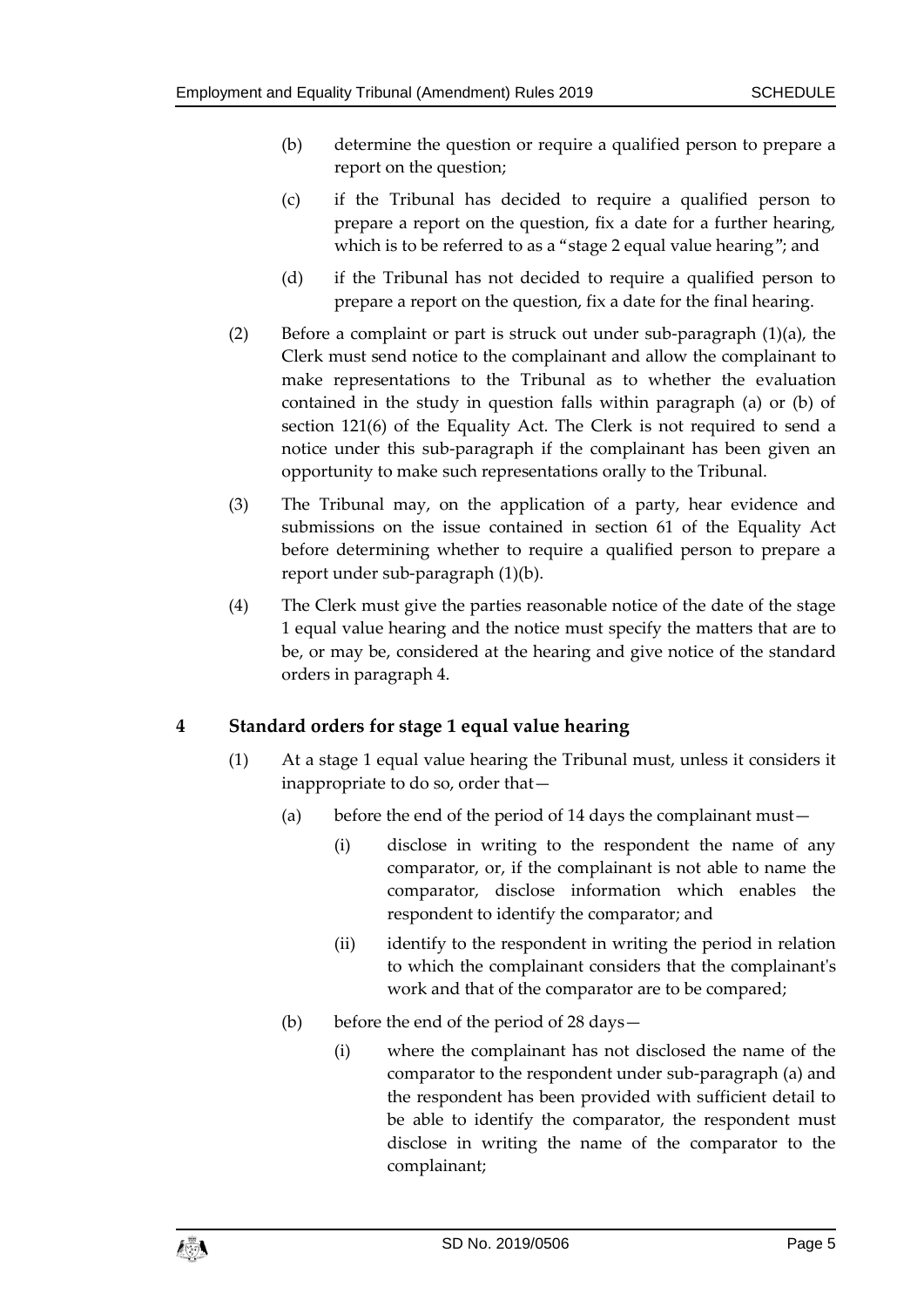- (ii) the parties must provide each other with written job descriptions for the complainant and any comparator; and
- (iii) the parties must identify to each other in writing the facts which they consider to be relevant to the question;
- (c) the respondent must grant access to the respondent's premises during a period specified in the order to allow the complainant and his or her representative to interview any comparator;
- (d) the parties must before the end of the period of 56 days present to the Tribunal an agreed written statement specifying—
	- (i) job descriptions for the complainant and any comparator;
	- (ii) the facts which both parties consider are relevant to the question;
	- (iii) the facts on which the parties disagree (as to the fact or as to the relevance to the question) and a summary of their reasons for disagreeing;
- (e) the parties must, at least 56 days before the final hearing, disclose to each other, to any qualified person or expert and to the Tribunal written statements of any facts on which they intend to rely in evidence at the final hearing; and
- (f) the parties must, at least 28 days before the final hearing, present to the Tribunal a statement of facts and issues on which the parties are in agreement, a statement of facts and issues on which the parties disagree and a summary of their reasons for disagreeing.
- (2) The Tribunal may add to, vary or omit any of the standard orders in subparagraph (1).

## **5 Involvement of a qualified person in fact finding**

Where the Tribunal has decided to require a qualified person to prepare a report on the question, it may at any stage of the proceedings, on its own initiative or on the application of a party, order the qualified person to assist the Tribunal in establishing the facts on which the qualified person may rely in preparing the report.

## **6 Conduct of stage 2 equal value hearing**

- (1) At a stage 2 equal value hearing the Tribunal must—
	- (a) make a determination of facts on which the parties cannot agree which relate to the question and must require the qualified person to prepare the report on the basis of facts which have (at any stage of the proceedings) either been agreed between the parties or

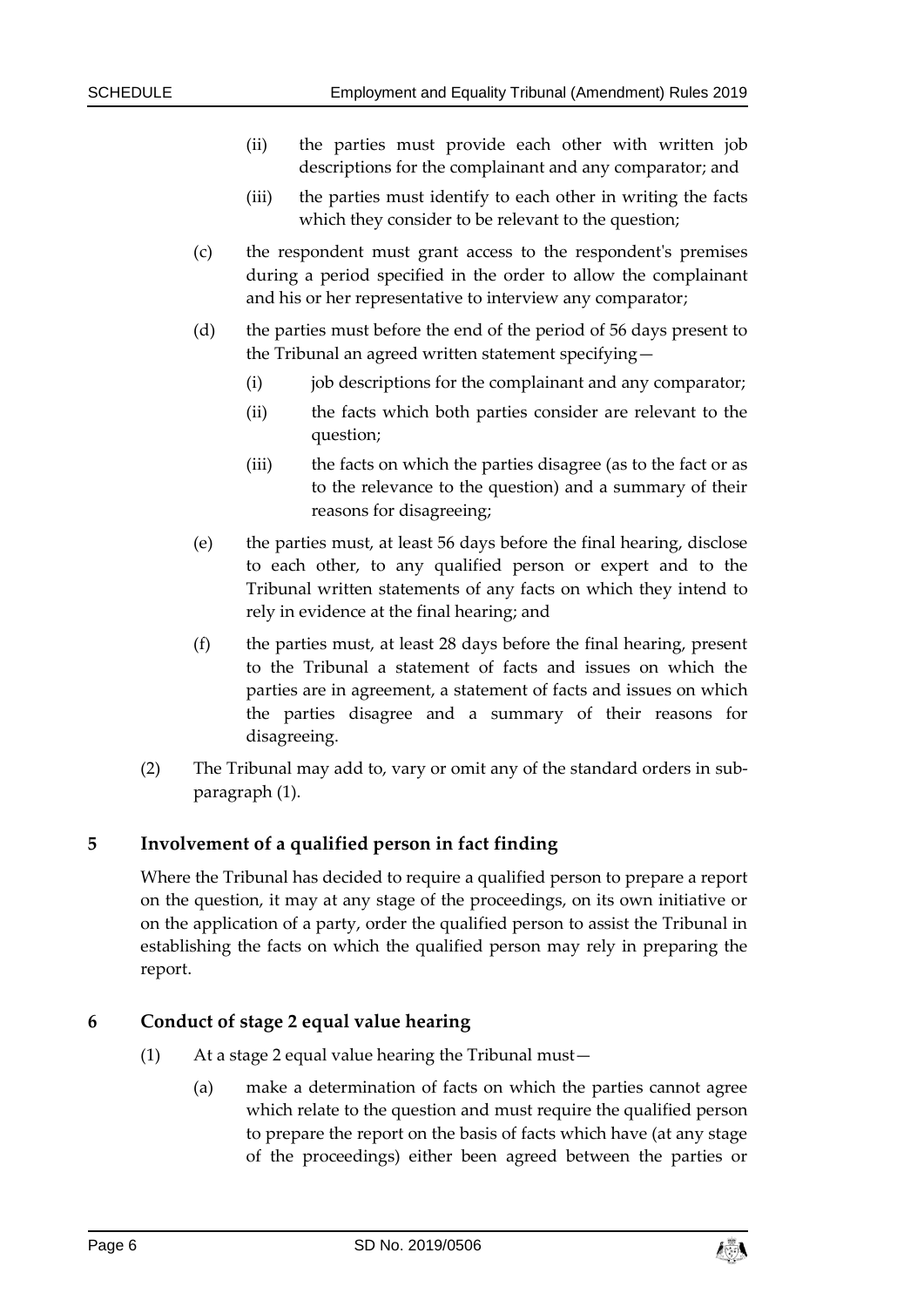determined by the Tribunal (referred to as "the facts relating to the question"); and

- (b) fix a date for the full hearing.
- (2) Subject to sub-paragraph (3), the facts relating to the question must, in relation to the question, be the only facts on which the Tribunal is to rely at the full hearing.
- (3) At any stage of the proceedings the qualified person may make an application to the Tribunal for some or all of the facts relating to the question to be amended, supplemented or omitted.
- (4) The Clerk must give the parties reasonable notice of the date of the stage 2 equal value hearing and the notice must draw the attention of the parties to this paragraph and give notice of the standard orders in paragraph 7.

## **7 Standard orders for stage 2 equal value hearing**

- (1) At a stage 2 equal value hearing the Tribunal must, unless it considers it inappropriate to do so, order that—
	- (a) by a specified date the qualified person must prepare his or her report on the question and must send copies of it to the parties and to the Tribunal; and
	- (b) the qualified person must prepare his or her report on the question on the basis only of the facts relating to the question.
- (2) The Tribunal may add to, vary or omit any of the standard orders in subparagraph (1).

## **8 Full hearing**

- (1) Where a qualified person has prepared a report, unless the Tribunal determines that the report is not based on the facts relating to the question, the report of the qualified person must be admitted in evidence.
- (2) If the Tribunal does not admit the report of a qualified person in accordance with sub-paragraph (1), it may determine the question itself or require another qualified person to prepare a report on the question.
- (3) The Tribunal may refuse to admit evidence of facts or hear submissions on issues which have not been disclosed to the other party as required by these Rules or any order (unless it was not reasonably practicable for a party to have done so).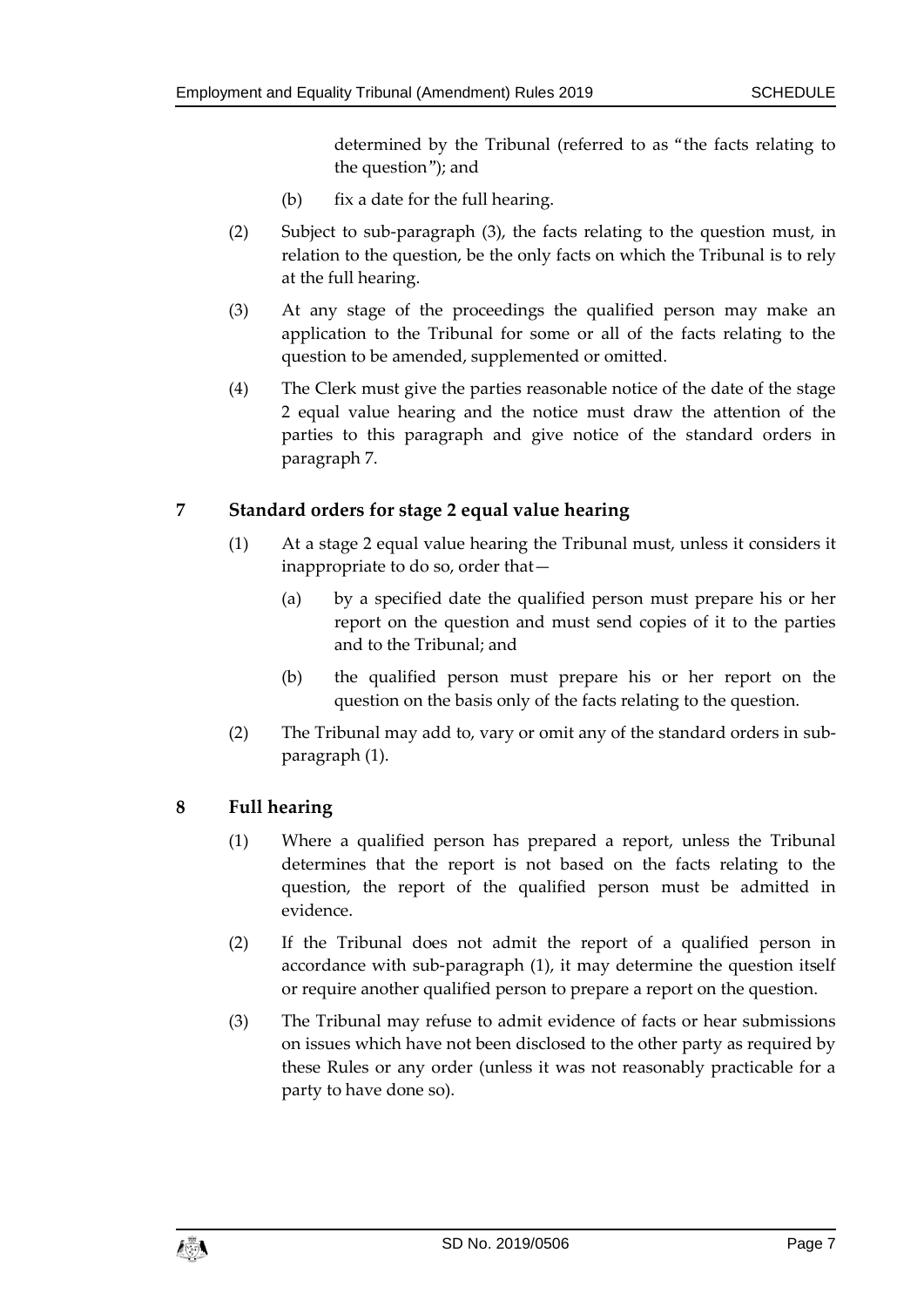#### **9 Duties and powers of the qualified person**

- (1) When the Tribunal makes an order under paragraph 3(1)(b) or 5, it must inform that qualified person of the duties and powers under this paragraph.
- (2) The qualified person has a duty to the Tribunal to  $-$ 
	- (a) assist it in furthering the overriding objective set out in rule 7 of these Rules;
	- (b) comply with the requirements of these Rules and any orders made by the Tribunal;
	- (c) keep the Tribunal informed of any delay in complying with any order (with the exception of minor or insignificant delays in compliance);
	- (d) comply with any timetable imposed by the Tribunal in so far as this is reasonably practicable;
	- (e) when requested, inform the Tribunal of progress in the preparation of the report;
	- (f) prepare a report on the question based on the facts relating to the question and send it to the Tribunal and the parties; and
	- (g) attend hearings.
- (3) The qualified person may make an application for any order or for a hearing to be held as if he or she were a party to the proceedings.
- (4) At any stage of the proceedings the Tribunal may, after giving the qualified person the opportunity to make representations, withdraw the requirement on the qualified person to prepare a report. If it does so, the Tribunal may itself determine the question, or it may require a different qualified person to prepare the report.
- (5) When sub-paragraph (4) applies, the qualified person who is no longer required to prepare the report must provide the Tribunal with all documentation and work in progress relating to the proceedings by a specified date. Such documentation and work in progress must be in a form which the Tribunal is able to use and may be used in relation to those proceedings by the Tribunal or by another qualified person.

#### **10 Use of expert evidence**

- (1) The Tribunal must restrict expert evidence to that which it considers is reasonably required to resolve the proceedings.
- (2) An expert has a duty to assist the Tribunal on matters within the expert's expertise. This duty overrides any obligation to the person from whom the expert has received instructions or by whom the expert is paid.

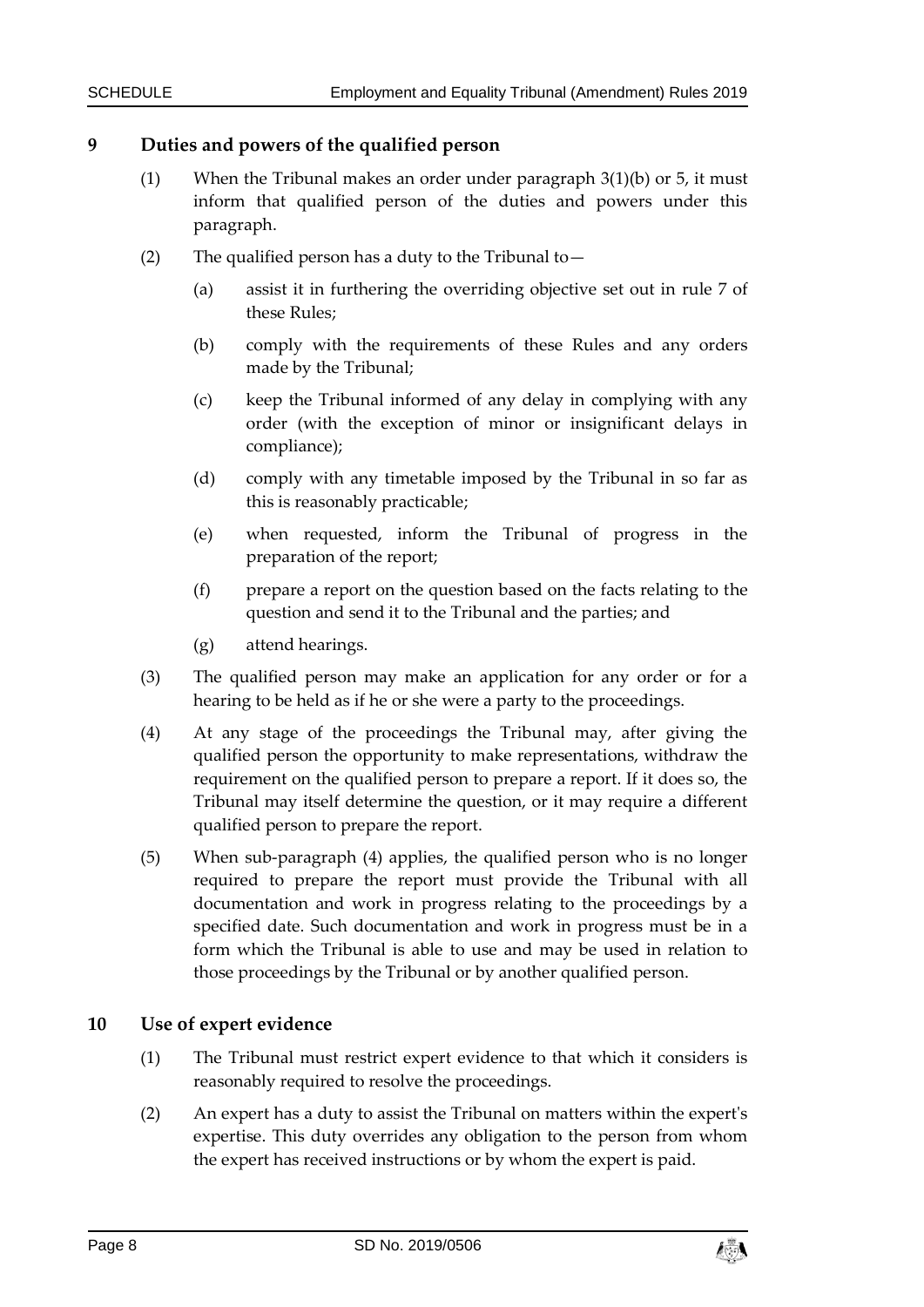- (3) No party may call an expert or put in evidence an expert's report without the permission of the Tribunal. No expert's report is to be put in evidence unless it has been disclosed to all other parties and any qualified person at least 28 days before the final hearing.
- (4) In proceedings in which a qualified person has been required to prepare a report on the question, the Tribunal must not admit evidence of an expert on the question unless such evidence is based on the facts relating to the question. Unless the Tribunal considers it inappropriate to do so, any such expert report must be disclosed to all parties and to the Tribunal on the same date on which the qualified person is required to send his or her report to the parties and to the Tribunal.
- (5) If an expert does not comply with these Rules or an order made by the Tribunal, the Tribunal may order that the evidence of that expert is not to be admitted.
- (6) Where two or more parties wish to submit expert evidence on a particular issue, the Tribunal may order that the evidence on that issue is to be given by one joint expert only and if the parties wishing to instruct the joint expert cannot agree an expert, the Tribunal may select an expert.

## **11 Written questions to qualified persons and experts**

- (1) When a qualified person has prepared a report, a party or an expert involved in the proceedings may put written questions about the report to the qualified person.
- (2) When an expert has prepared a report, a party, a qualified person or any other expert involved in the proceedings may put written questions about the report to the expert.
- (3) Unless the Tribunal agrees otherwise, written questions under subparagraph  $(1)$  or  $(2)$  -
	- (a) may be put once only;
	- (b) must be put within 28 days of the date on which the parties were sent the report;
	- (c) must be for the purpose only of clarifying the factual basis of the report; and
	- (d) must be copied to all other parties, the qualified person and experts involved in the proceedings at the same time as they are sent to the qualified person or expert who prepared the report.
- (4) A qualified person or expert must answer written questions within 28 days of receipt and the answers are to be treated as part of the qualified person's or expert's report.
- (5) Where a party has put a written question to an expert instructed by another party and the expert does not answer that question within 28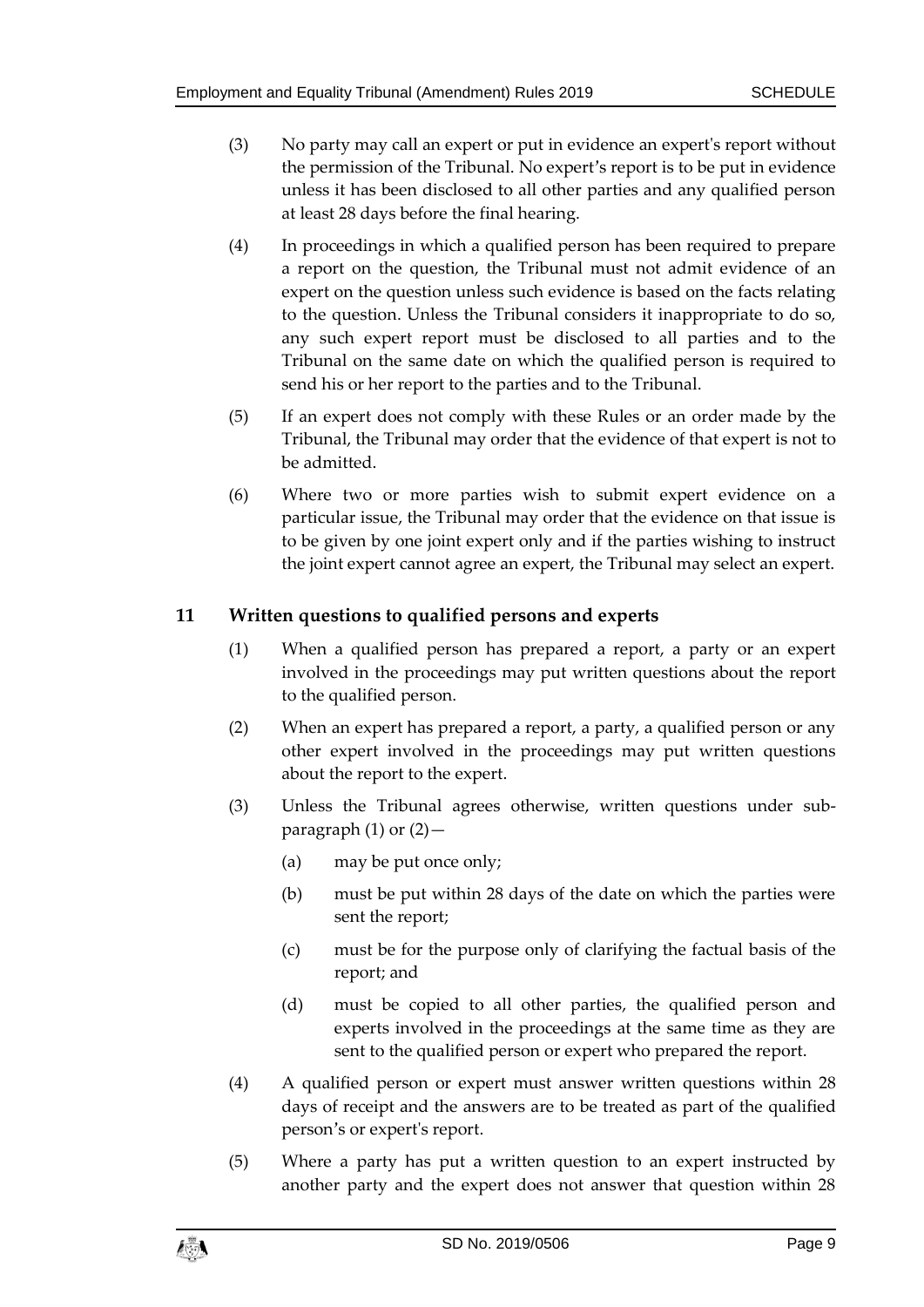days, the Tribunal may order that the party instructing that expert may not rely on the evidence of that expert.

#### **12 Procedural matters**

- (1) Where a qualified person has been required to prepare a report, the Tribunal must send that qualified person notice of any hearing, application, order or judgment in the proceedings as if the qualified person were a party to those proceedings and when these Rules or an order requires a party to provide information to another party, such information must also be provided to the qualified person.
- (2) There may be more than one stage 1 or stage 2 equal value hearing in any case.
- (3) Any power conferred on the Chairperson by Parts 1 to 7 of these Rules may (subject to the provisions of this Schedule) in an equal value complaint be carried out by the Tribunal or the Chairperson.

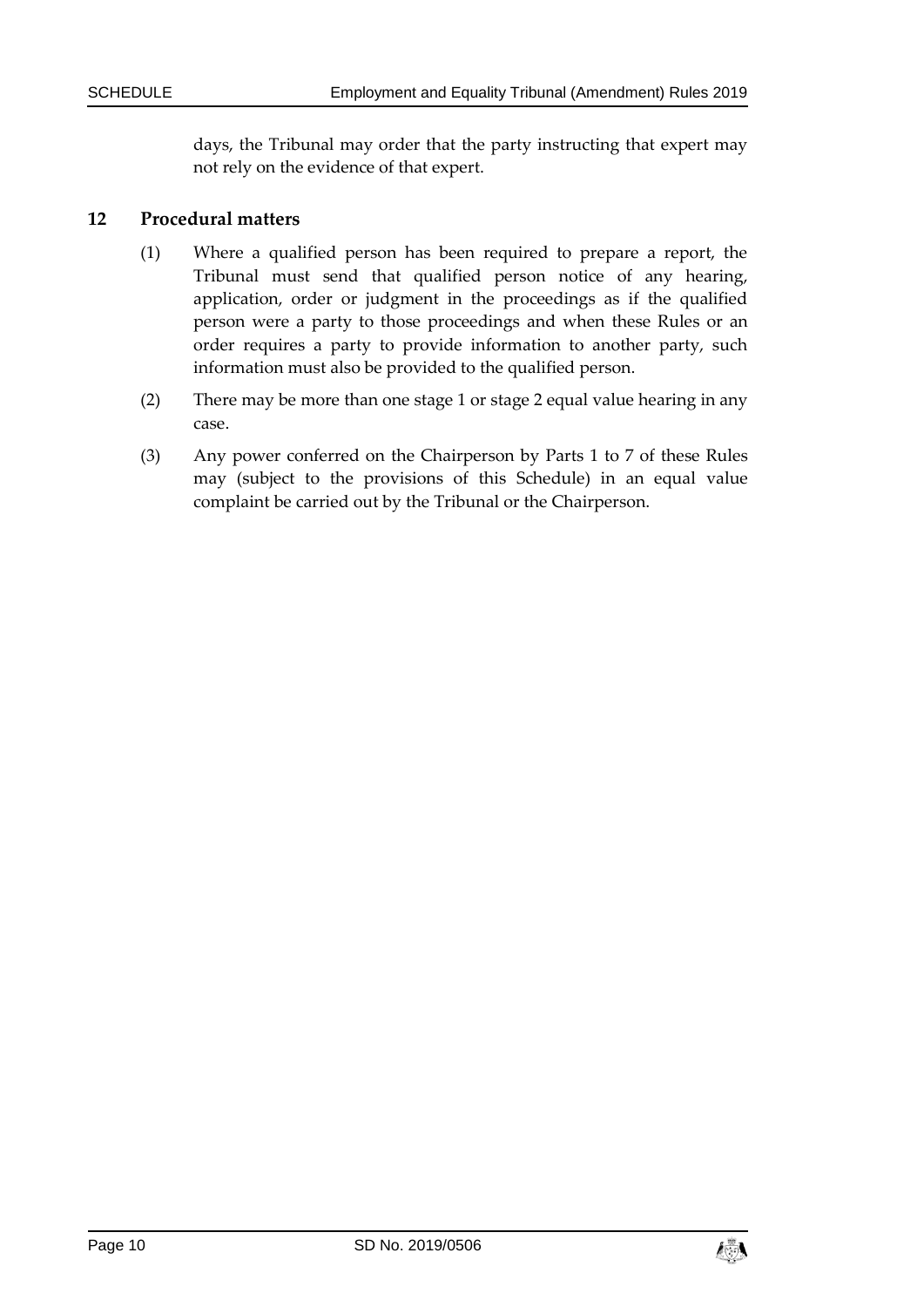

Annex The indicative timetable